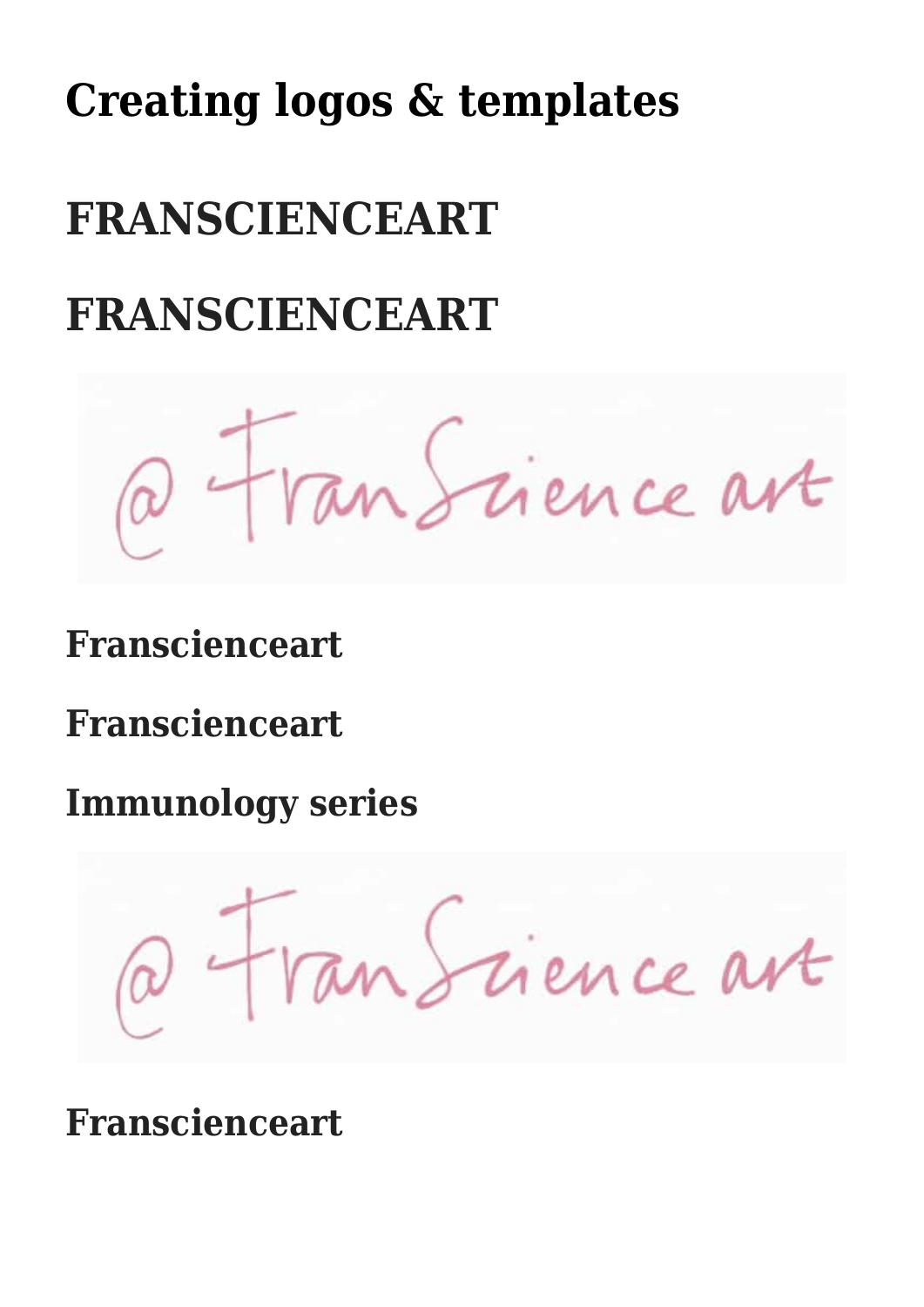## **Franscienceart**

### **Immunology series**

Tan Science ave



**The Sky's The Limit**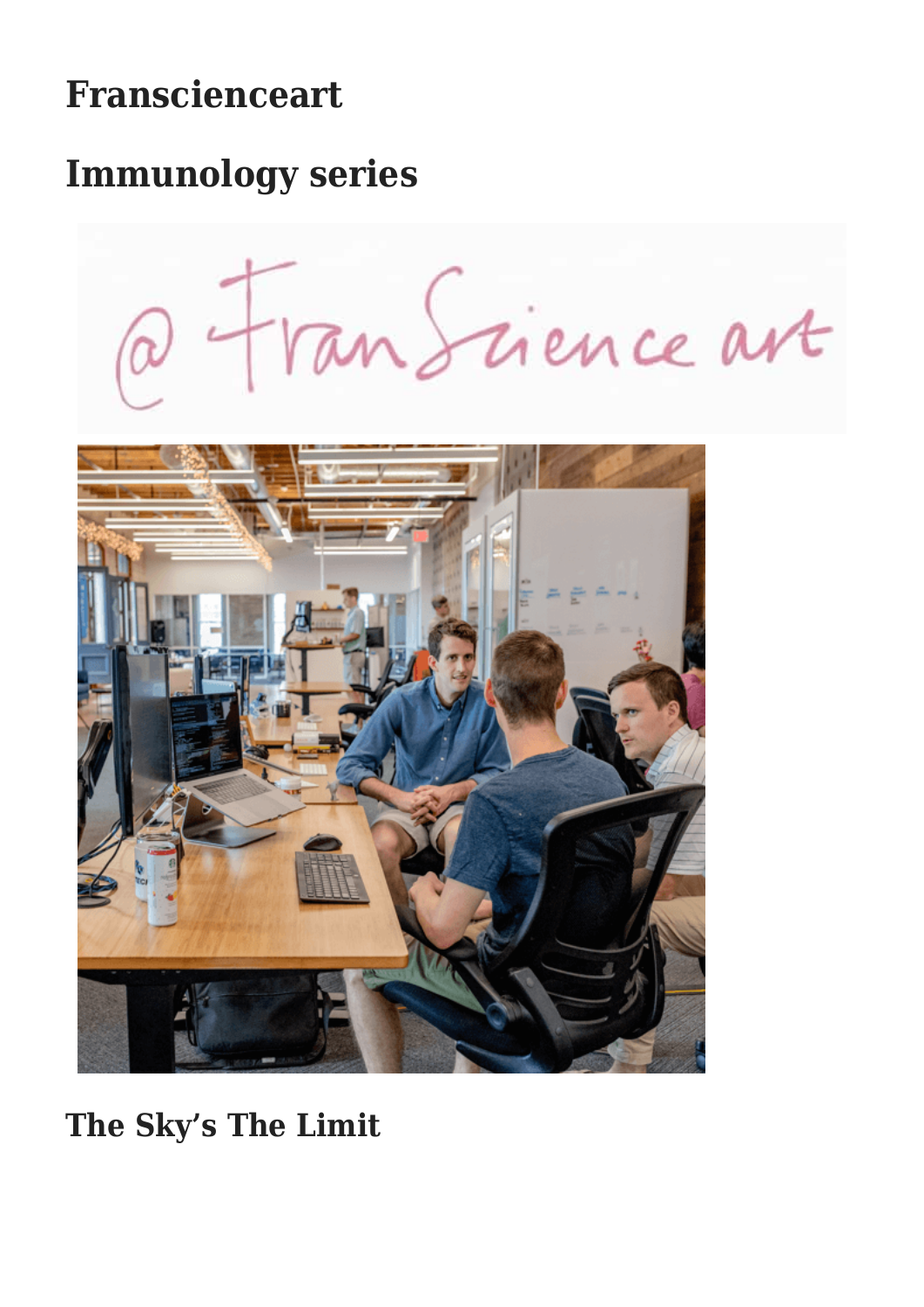# **We Create Unique Campaigns That Help Your Business Grow**

Lorem ipsum dolor sit orot amet, conse ctetur adip scing elit. Proin rutrum euismod dolor ultricies aliq luam ekolor.

[learn more](#page--1-0)

#### **We Solve Real Problems**

### **what can we do for you?**

[More Services](#page--1-0)



#### **Social Media**

Lorem ipsum dolor sit orot amet, cons ctetur atrd piing elit.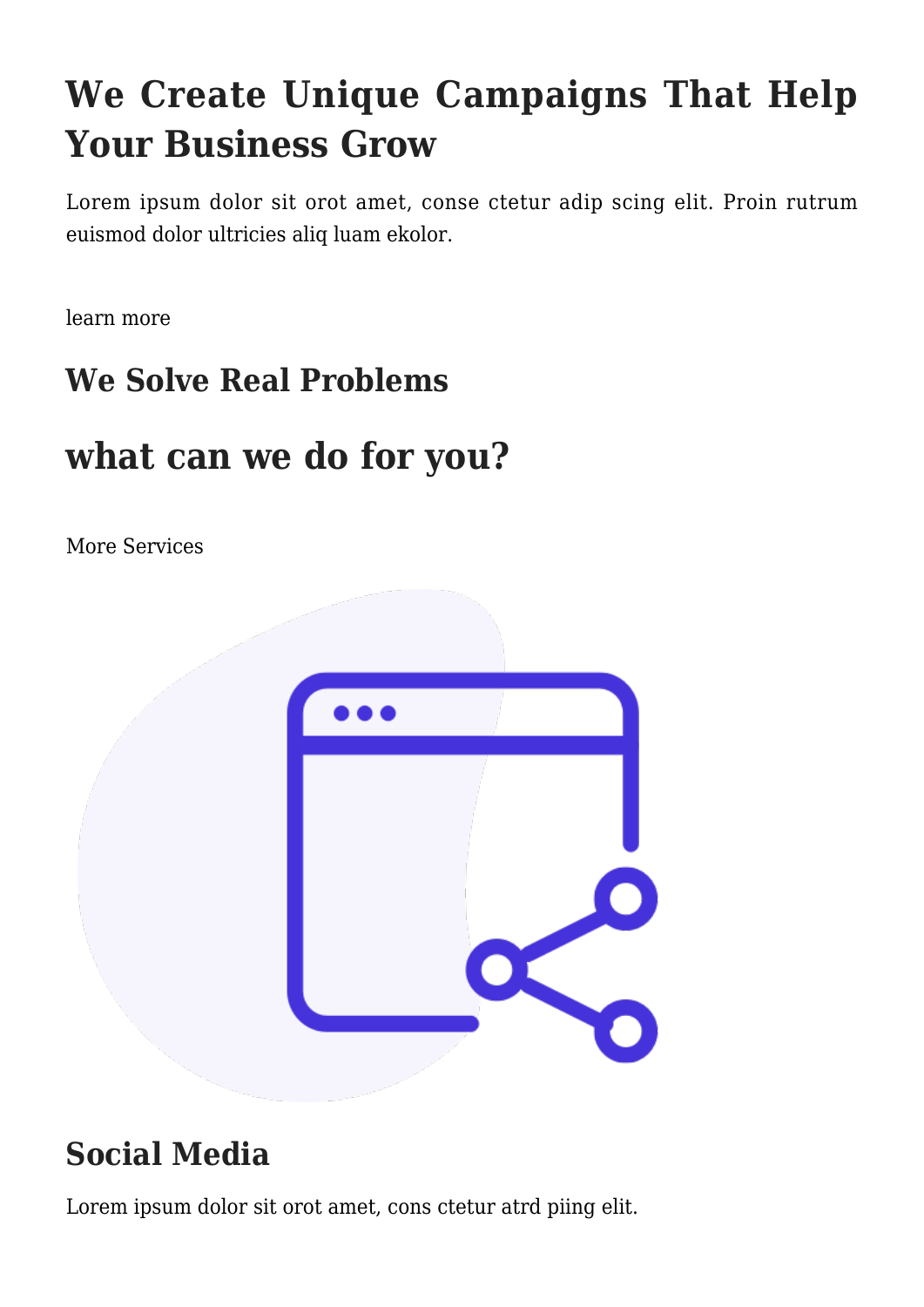

#### **SEO**

Lorem ipsum dolor sit orot amet, cons ctetur atrd piing elit.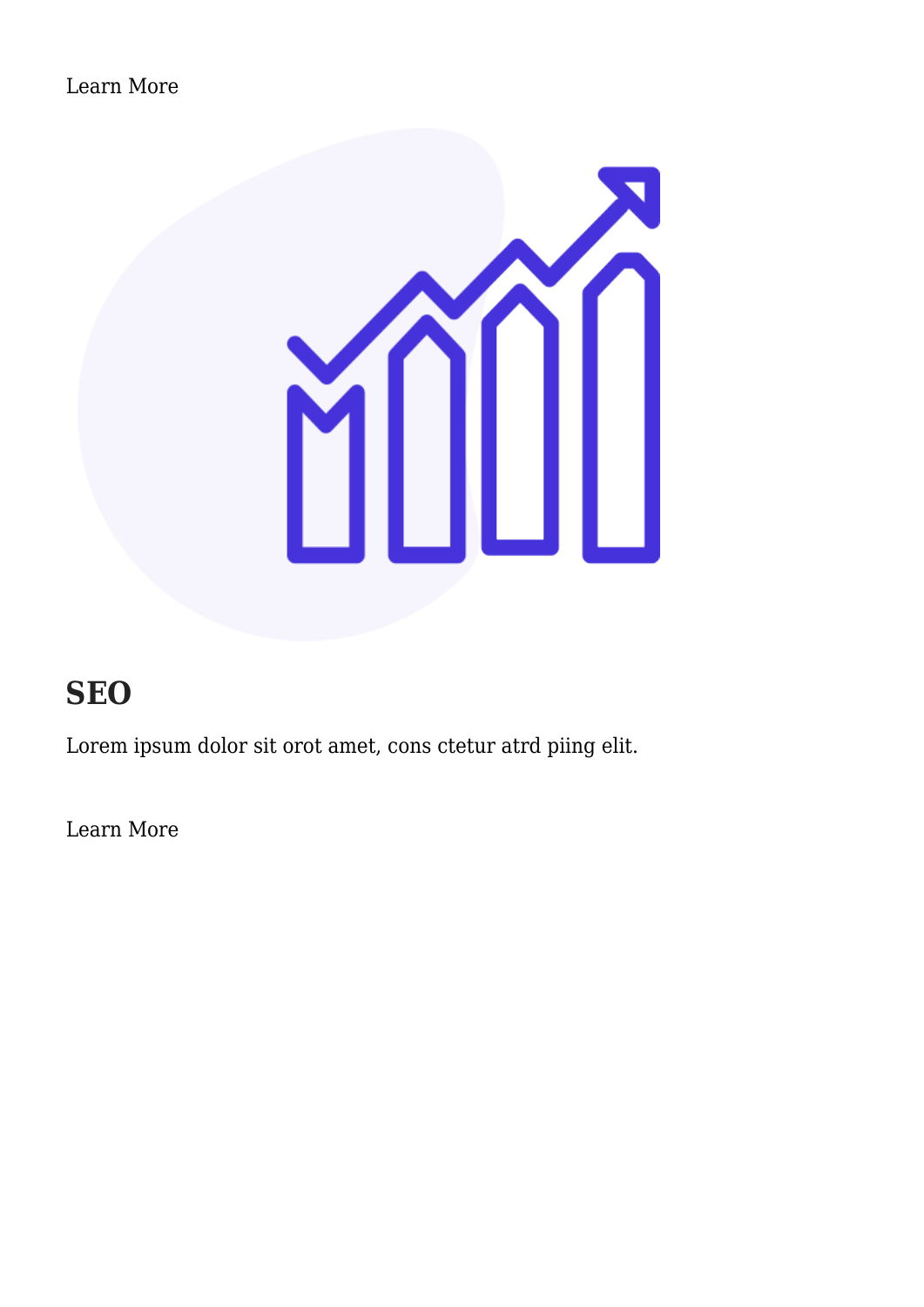

#### **PPC**

Lorem ipsum dolor sit orot amet, cons ctetur atrd piing elit.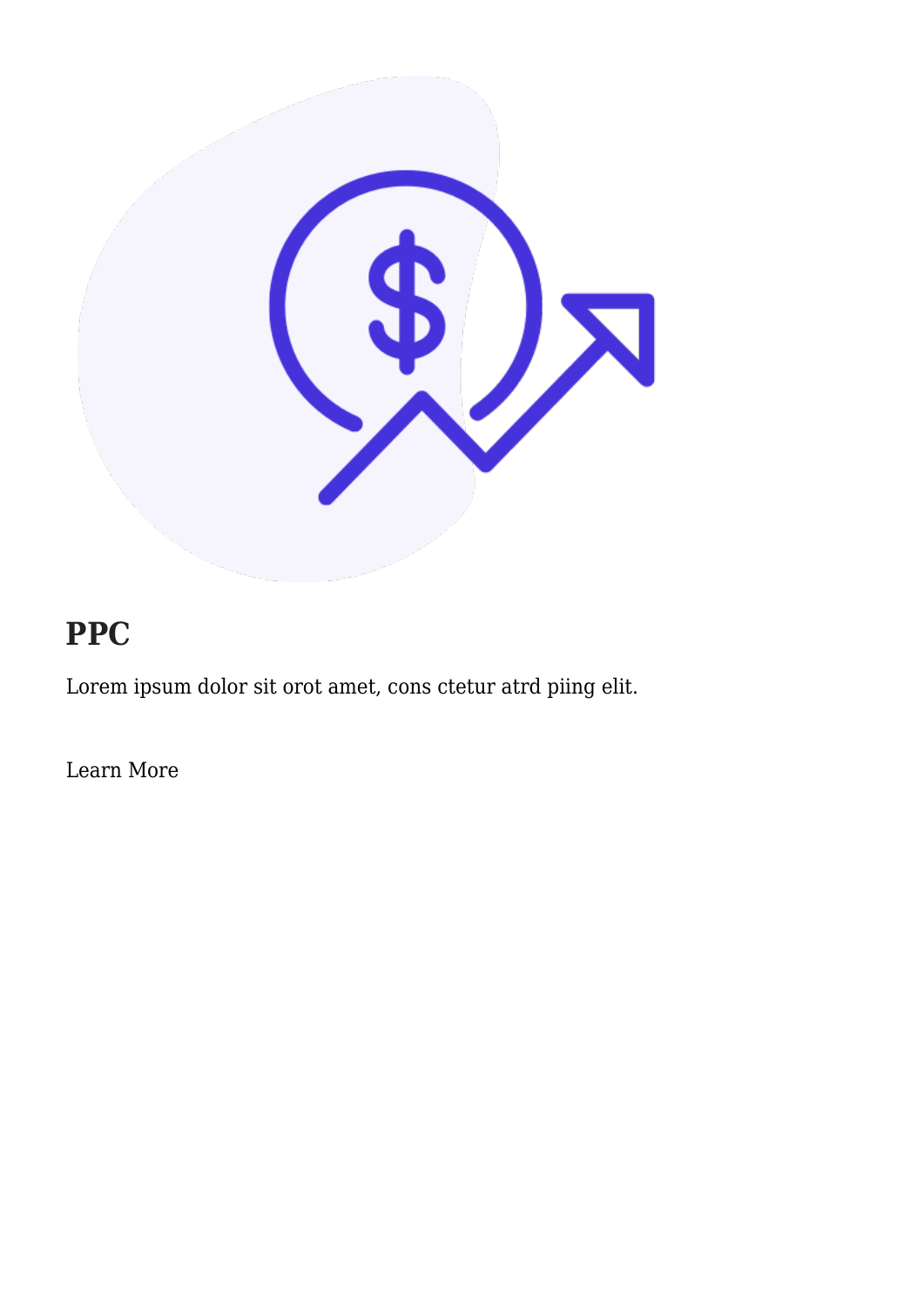

#### **Strategy**

Lorem ipsum dolor sit orot amet, cons ctetur atrd piing elit.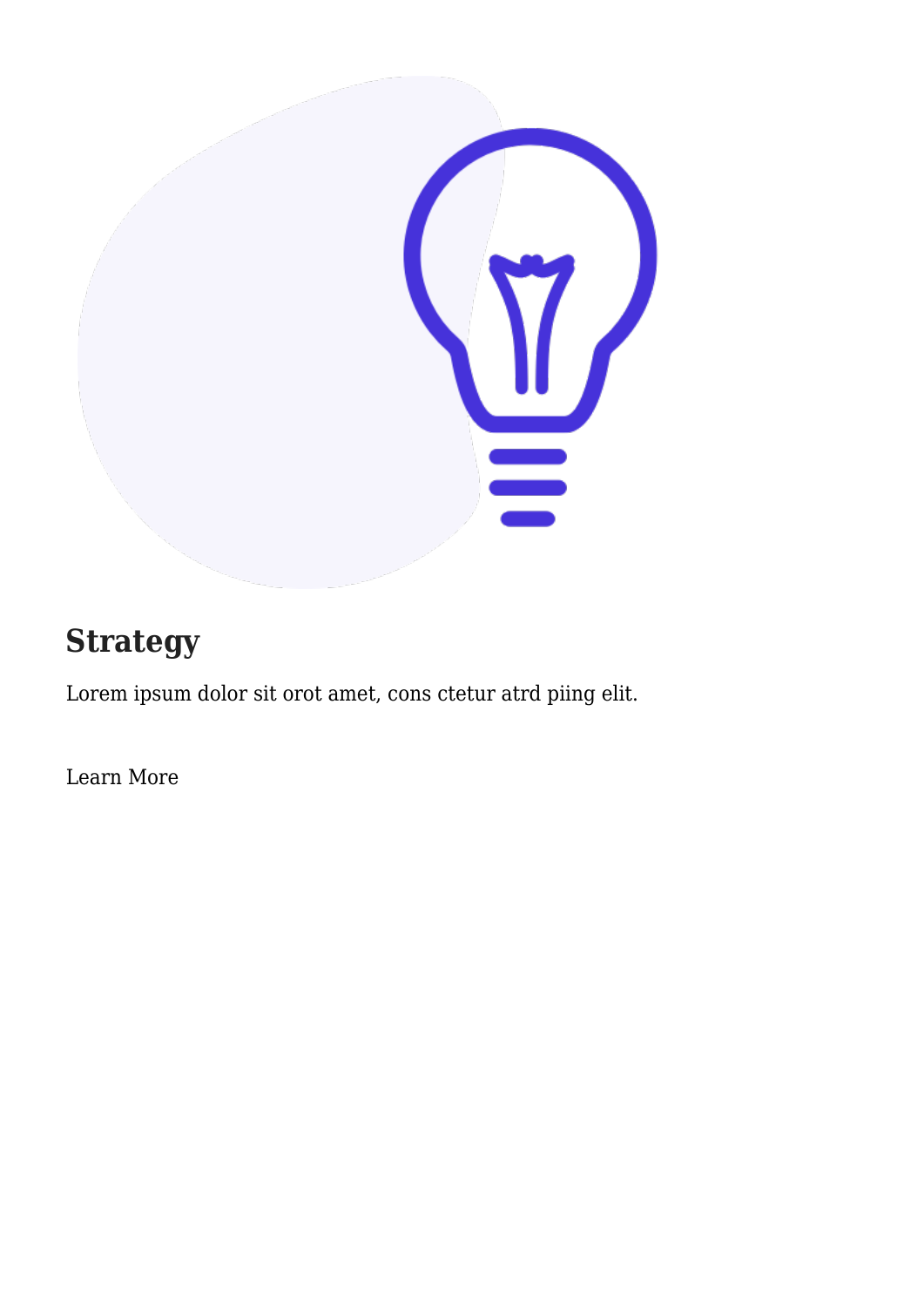

### **Web Design**

Lorem ipsum dolor sit orot amet, cons ctetur atrd piing elit.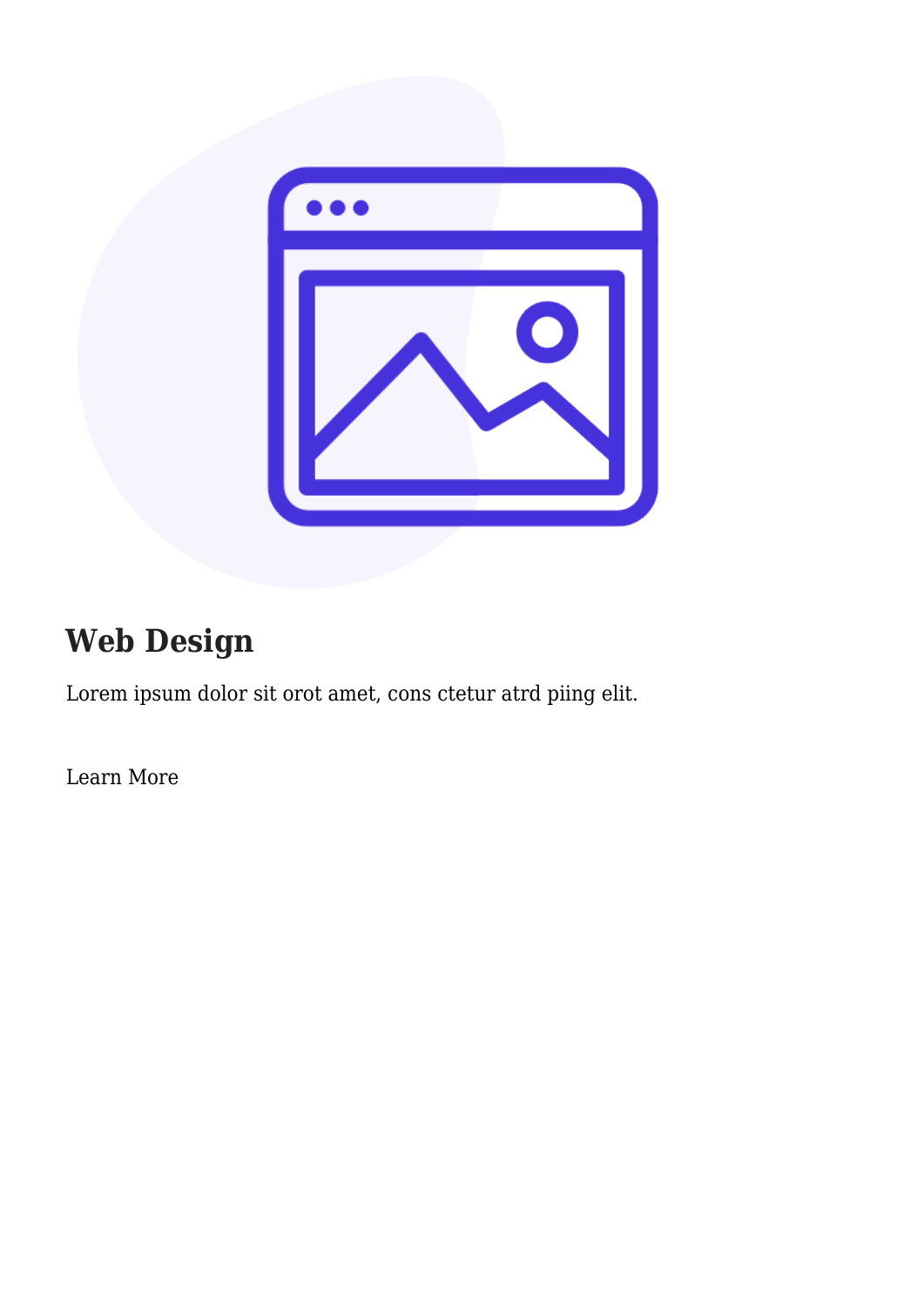

#### **Content Marketing**

Lorem ipsum dolor sit orot amet, cons ctetur atrd piing elit.

[Learn More](#page--1-0)

# **Timothy Powell**

Creative Director

# **Lisa R. Boone**

PPC Ninja

#### **our work inspires smiles**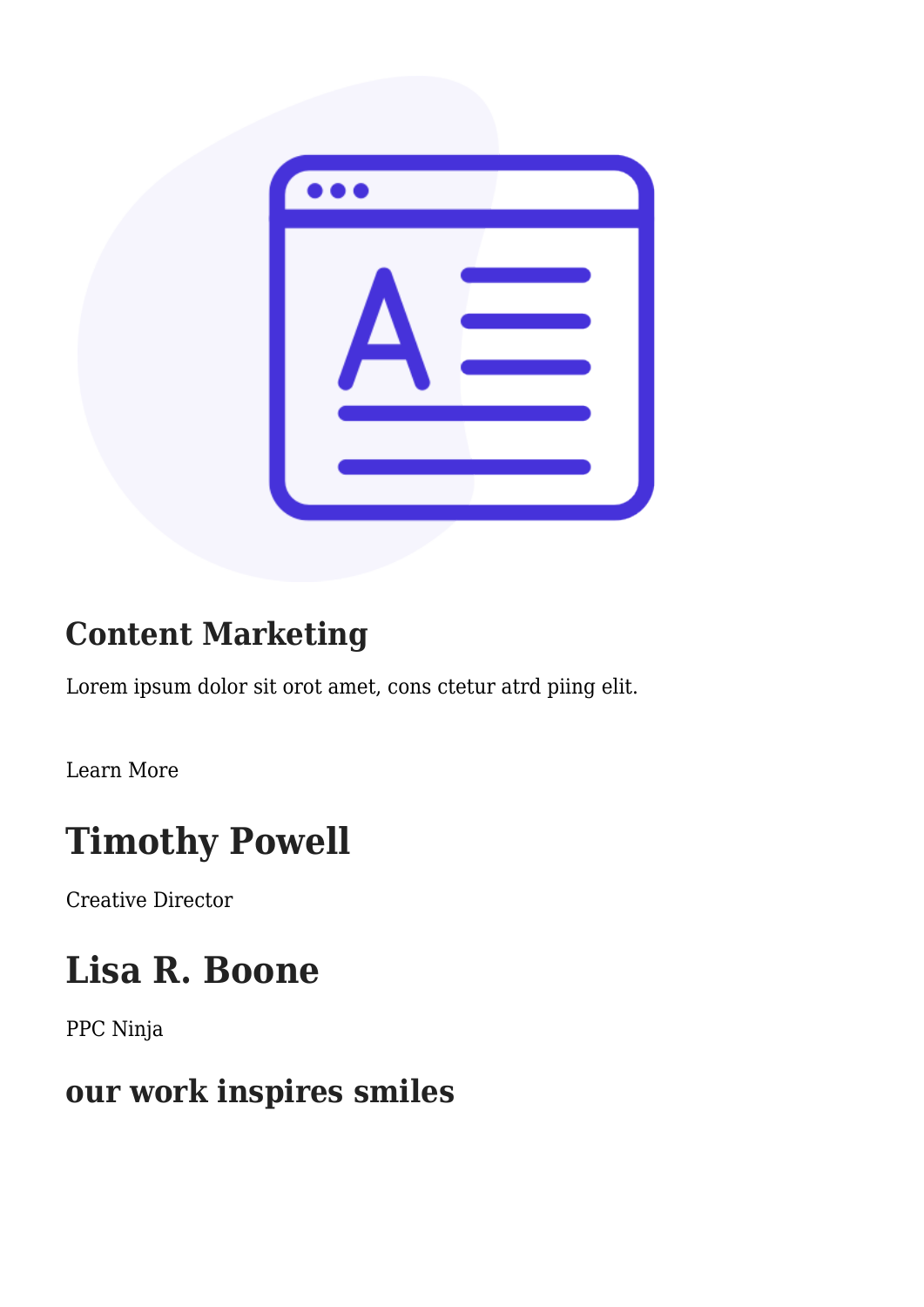# **The Faces Behind Our Success**

[Meet The Team](#page--1-0)

#### **we love them**

### **what our clients have to say**

"Lorem ipsum dolor sit amet, contur ading elit, sed do eiusmod tempor incididunt ut labore et dolore magna aliqua."

*Sophie LeonardCEO shark*



"Lorem ipsum dolor sit amet, contur ading elit, sed do eiusmod tempor incididunt ut labore et dolore magna aliqua." *Herman NortonStudio Director*



"Lorem ipsum dolor sit amet, contur ading elit, sed do eiusmod tempor incididunt ut labore et dolore magna aliqua." *Amanda ParksCYBERO*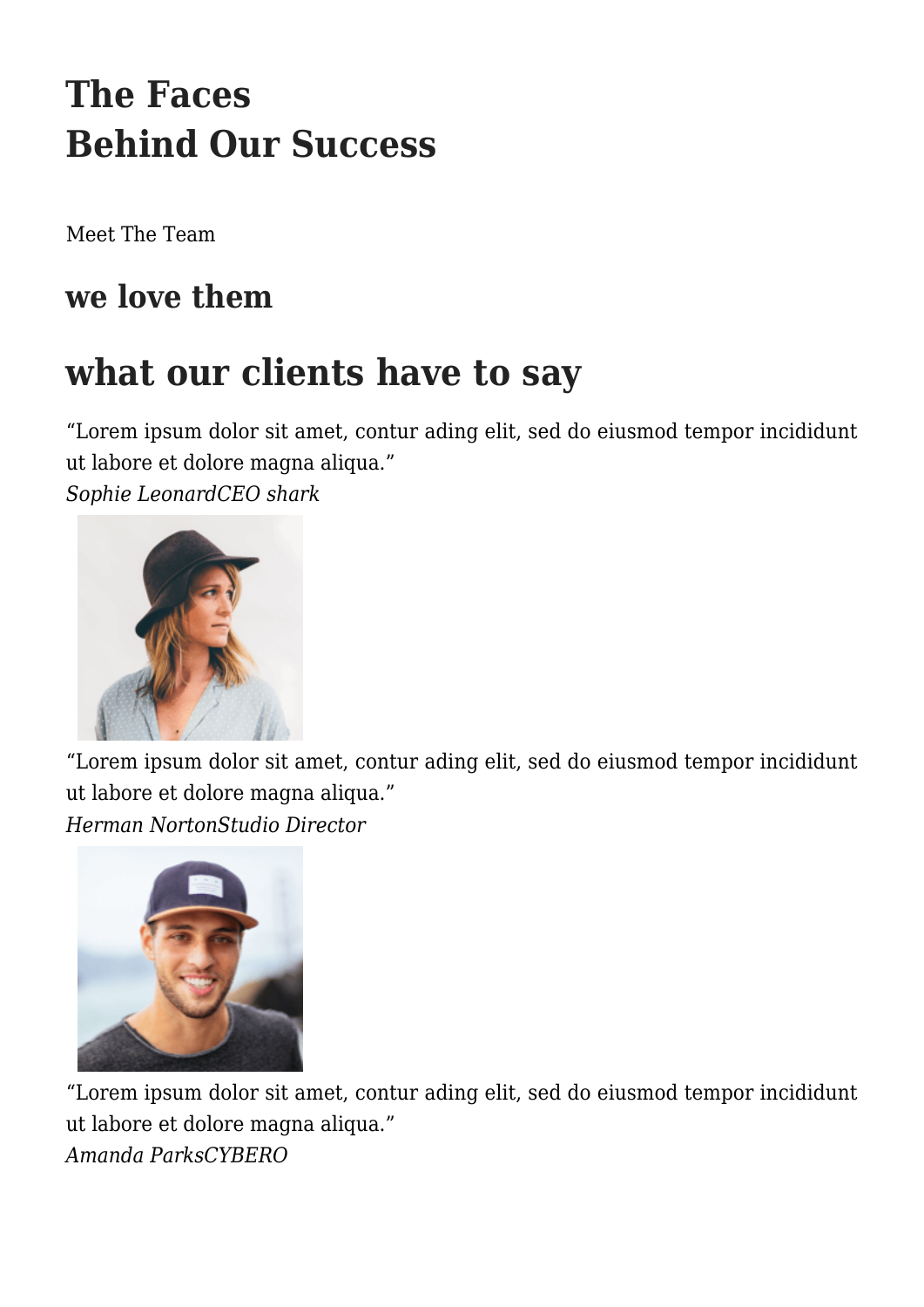

### **Meet Our Clients**

# **They Believe In Us**

Lorem ipsum dolor sit orot amet, consectetur adip scing elit. Proin rutrum euismod dolor, ultricies aliq luam off kool or taka ekolor.

 $\pmb{\times}$  $\pmb{\times}$  $\pmb{\times}$  $\pmb{\times}$  $\pmb{\times}$  $\pmb{\times}$  $\pmb{\times}$ 

**Do You Want To Boost Your Business?**

# **drop us a line and keep in touch**

[Contact Us](#page--1-0)